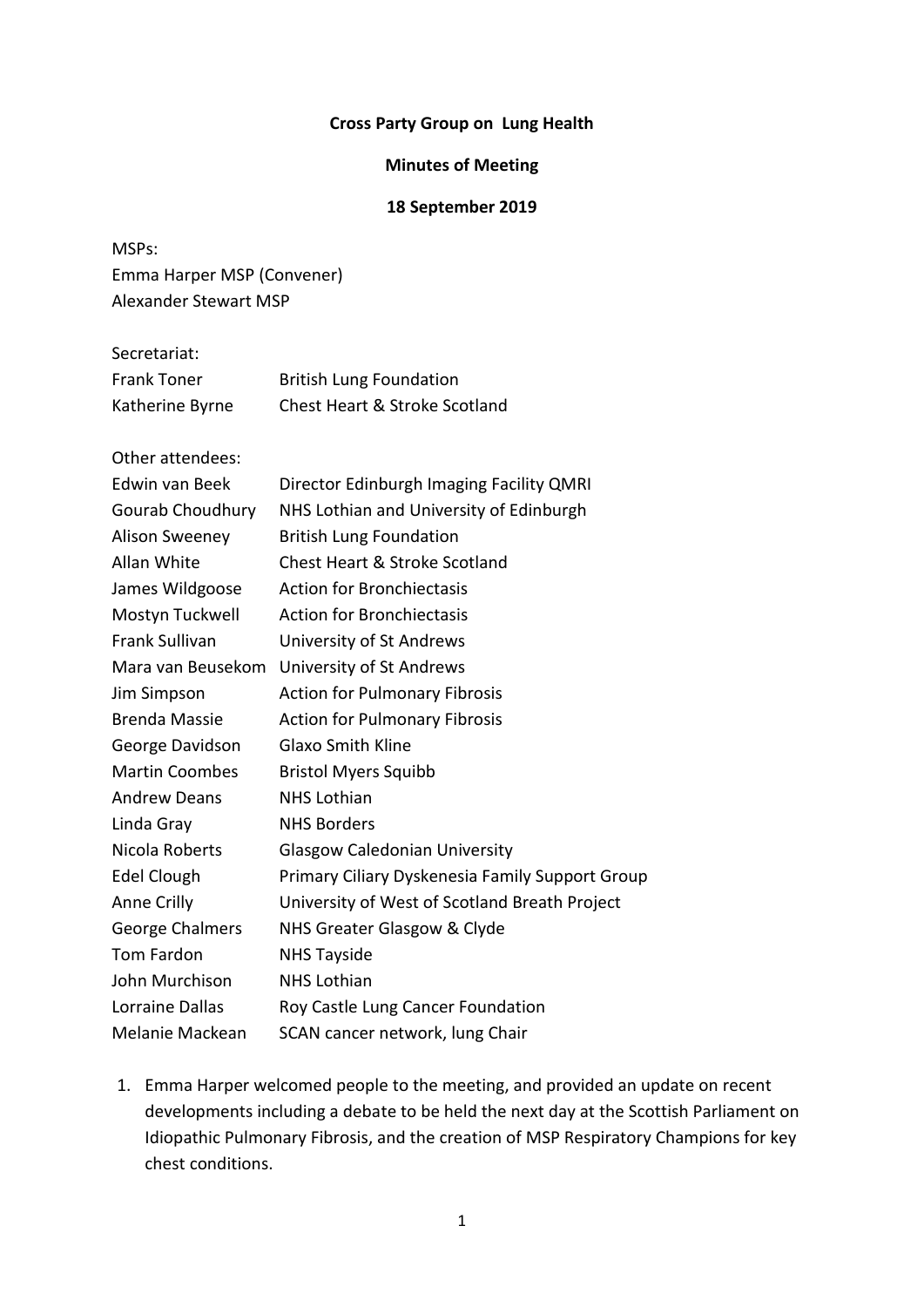She advised the members that Lung Health Champions in Parliament have been established – Alex Cole Hamilton (bronchiectasis), Colin Smyth (IPF/ILD), Annie Wells (COPD), Mark Ruskell (Air Quality), Emma Harper (Asthma), Alexander Stewart (smoking cessation).

- 2. **Presentation on CT lung cancer screening by Edwin van Beek**, SINAPSE Chair of Clinical Radiology, Director Edinburgh Imaging facility QMRI, Honorary Consultant Radiologist, NHS Lothian
	- Edwin highlighted Scotland's poor record on lung cancer, with a lack of improvement in survival rates. Lung cancer now kills more women than breast cancer
	- There are challenges in detecting lung cancer, with small tumours not always being detected by chest x-ray. More advanced software tools can help pickup smaller nodules, though these will not always be cancerous
	- Studies are presently looking at what screening works.
	- The benefits of early detection include improved mortality rates, and cost effectiveness of early diagnosis and treatment.
	- E-cigarettes are not a solution to smoking they are still hazardous, and new reports about their effects are concerning.
	- Mobile screening is taking place in England, though it is of lower quality than regular screening. There is currently no screening in Scotland, despite having a high risk population with smoking history. Scanning presents the potential to detect other lung disease such as COPD and cardiovascular disease.
	- NHS Lothian is currently preparing a business case for piloting screening.
	- There is a shortage of radiologists to carry out scanning, but there is scope to use software tools.
	- **3. Presentation on trial of blood tests for early detection of lung cancer by Jack Sullivan, Professor of Primary Care Medicine, University of St Andrews**
	- Jack described a successful trial at St Andrews of using blood tests for early detection of cancer.
	- The trial has reached phase 4, and has tested 12,000 patients, focusing on smokers. The main outcome aimed for was reducing late stage presentations of lung cancer. The trial has successfully achieved a 36% reduction, and reduction in all cause mortality.
	- They now want to work with others in Scotland to see where using targeted blood testing in Scotland could have maximum effect, for example areas of greater deprivation where smoking rates are higher.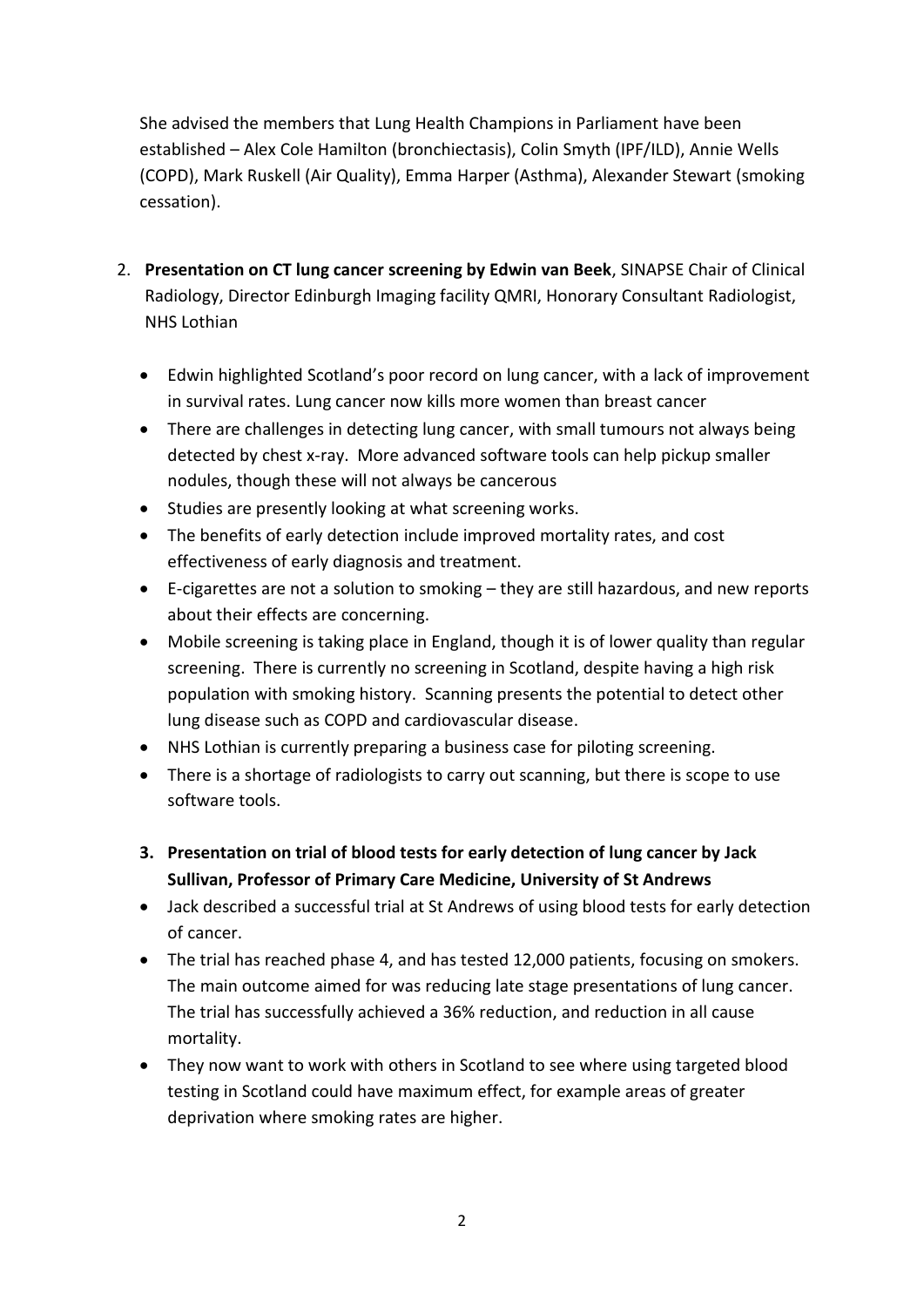- **4. Presentation by Gourab Choudhury, NHS Lothian on the challenges of managing COPD – where we are, and where are we heading**
	- Gourab highlighted that COPD prevalence is rising across world, unlike other major causes of death such as ischaemic heart disease which is static. There are currently an estimated 1.2m people in UK diagnosed with COPD, which has a major socioeconomic impact
	- COPD deaths are equivalent to around 1 death in every 20 in the UK, with smoking being the commonest cause. There are other aggravating factors, such as environmental factors, and an ageing population.
	- In Scotland there is predicted to be a 33% increase over the next twenty years. COPD currently accounts for 6% of all deaths in Scotland.
	- Steps are being taken to address this, through early detection, better detection, and greater uniformity and equity of care.
	- COPD is significantly under diagnosed, but if diagnosed during early stages there are greater opportunities to tackle it. Methods of active detection include screening of high-risk populations, spirometry events etc.
	- A cost effective model of good detection should be built on the pillars of Realistic Medicine, such as personalised care, reduced variation, and innovation
	- An integrated healthcare system should include anticipatory care, management in the community as much as possible, hospital admissions only if necessary.
	- Home management helps prevent complications, and avoid functional decline (which can begin within 48 hours).
	- There are a range of ways to reduce emergency department admissions, including early pulmonary rehabilitation, technology enabled care, patient education and selfmanagement plans.
	- The Lothian COPD pathway has been redesigned to have a multi-disciplinary team within a community respiratory hub which puts the patient at centre. The model has significantly reduced admission rates, despite increased prevalence of COPD.
	- Other examples of improvements include the Glasgow community respiratory team.
	- The COPD Best Practice Guide, which is based on the '6 essential actions on unscheduled care' include an action effect diagram on improving COPD management.
	- Communication between primary and secondary care is important. Key Information Summaries (KIS) are important and effective in recording patient history and their on resuscitation, admission, etc. Anticipatory Care Planning is another important aspect of COPD management.
	- Moving forward, there is evidence of the benefits of high intensity exercise during pulmonary rehab, but current models are based on low intensity. Edinburgh ERI is trialling high intensity, capturing patients in hospital, then following up in community with conventional PR.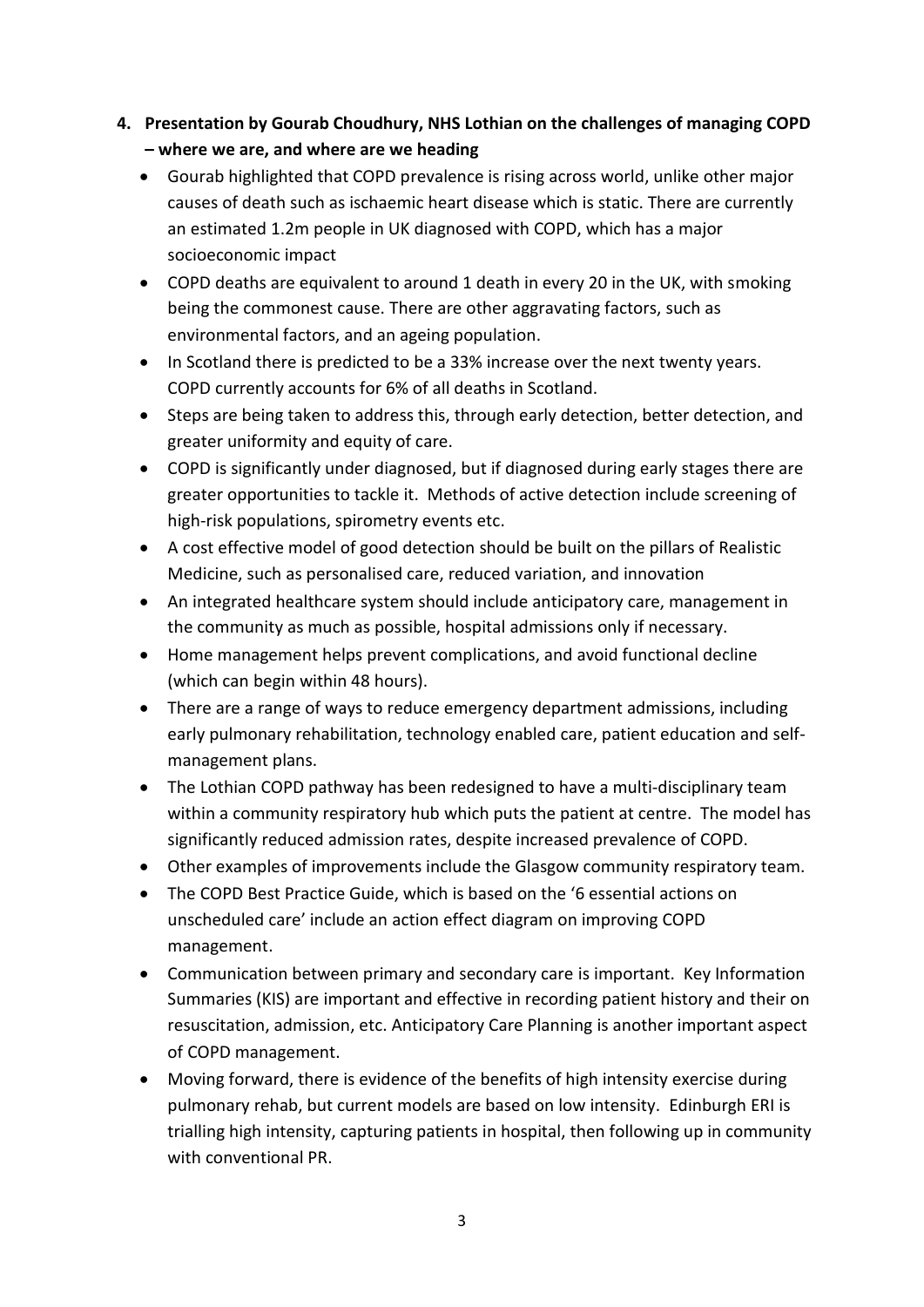- Digital health can be effective in tackling tackle social isolation. NHS Lothian is trialling the My COPD App.
- Patients need to be stratified to their level of engagement with their illness. Lothian is trialling Patient Activation Measures to gauge if patients are passive or engaged, and take steps to activate them, PAM has been trialled in US and parts of UK, and can improves understanding of disease.
- In summary: COPD prevalence and mortality will continue to increase; detection and equity of care are key; non-pharmacological therapies improve quality of life; and patients must be a part of their own journey.

## 5. **Questions and discussion followed on a range of issues**:

- The long-term benefits of high-impact exercise in pulmonary rehab.
- Challenges of screening in more deprived communities, and the importance of trying different methods, making it easy to access, tackle the issue like bowel cancer has been, which saw an increase of screening rates from 10% to over 60%. St Andrew's University is looking at that issue, in particular opportunities to co-design solutions. Screening needs to be targeted at the right people, not the 'worried well'.
- The importance of the education component of pulmonary rehab, with recent unpublished research showing variations across Scotland. Patient activation measures can't be used in isolation.
- Dr Sue Payne from the Scottish Screening Team explained that screening policy in UK is set by national committee, which examines the evidence and cost effectiveness, economic and pathway modelling. There is an independent advisory committee to the four nations. Screening is not straightforward – there are only 6 national screening programmes. The NHS needs systems in place in order to invite the right people to screening and not miss them. There are ethical and legal considerations to be explored before implementing a screening programme . They are actively looking at lung cancer screening and waiting for evidence about target groups, and the right combination of tests to offer. There then need to be pathways to follow, including CT capacity, surgical time, ITU capacity.
- Edwin van Beek responded, highlighting that the results from the NELSON study already evidence a massive impact of lung screening. Other countries are going into lung cancer screening because they conclude that the evidence is athere. We are bottom of survival league, often because not reaching early enough.
- Jim Simpson from Action for Pulmonary Fibrosis highlighted that lung screening may present opportunities to diagnose other lung disease such as IPF, and the importance of early identification of conditions like fibrosis
- Gourab Choudhury noted that his COPD model could be a prototype for any lung disease, principles are exactly the same, early rehab of IPF patients, treatments to slow down.